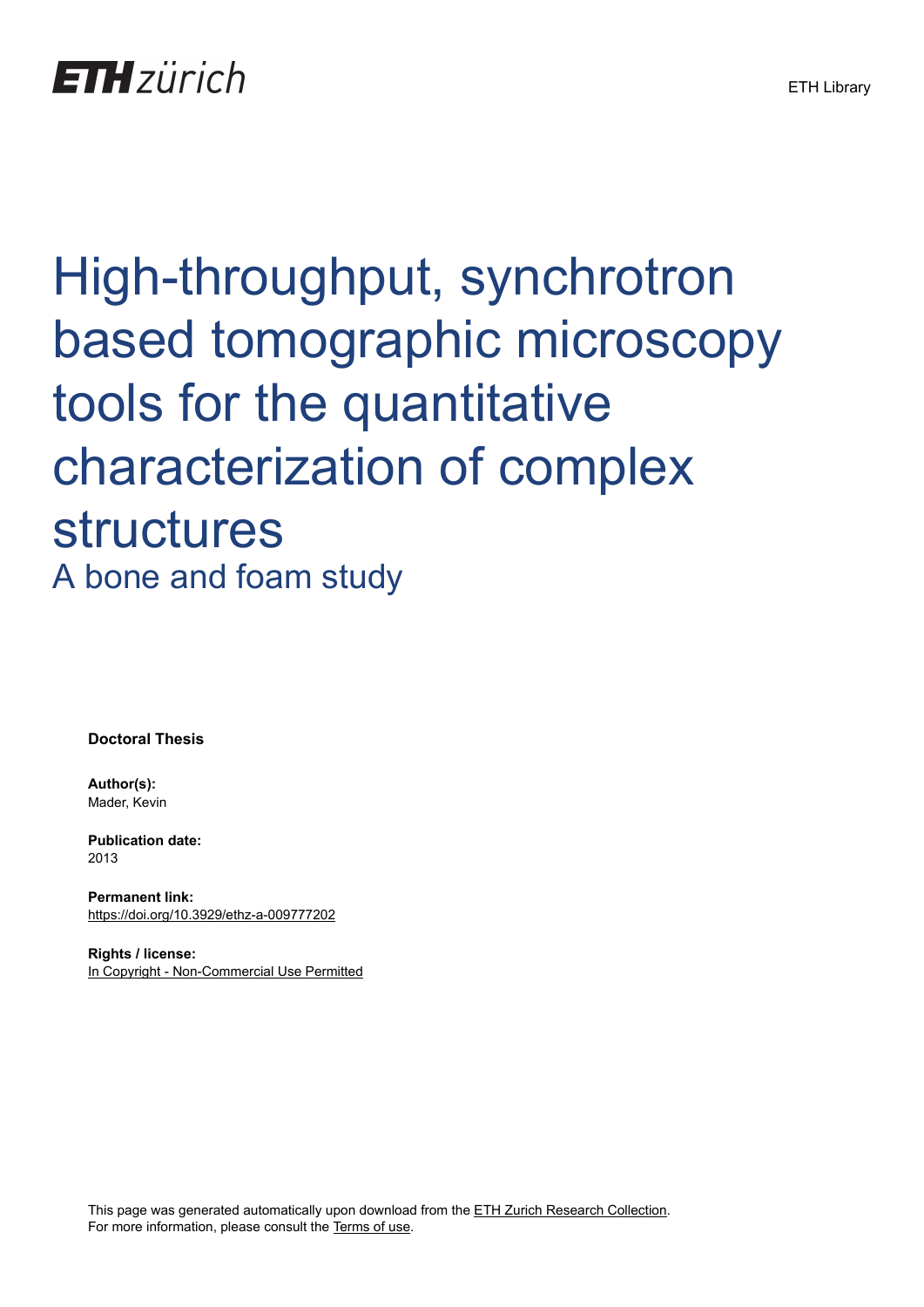

Diss. ETH No. 21042

## High-throughput, synchrotron based tomographic microscopy tools for the quantitative characterization of complex structures : A bone and foam study

A dissertation submitted to the ETH Zurich for the degree of Doctor of Science

presented by

#### Kevin Mader

MSc in Photonics, Boston University BSc in Electrical Engineering, Boston University born  $5^{th}$  April, 1986

citizen of the United States of America

March 1, 2013

Examiner: Prof. Dr. Marco Stampanoni Co-examiner: Prof. Dr. Ralph Müller Co-examiner: Prof. Dr. Jean-Philippe Thiran Co-examiner: Prof. Dr. Christophe Raufaste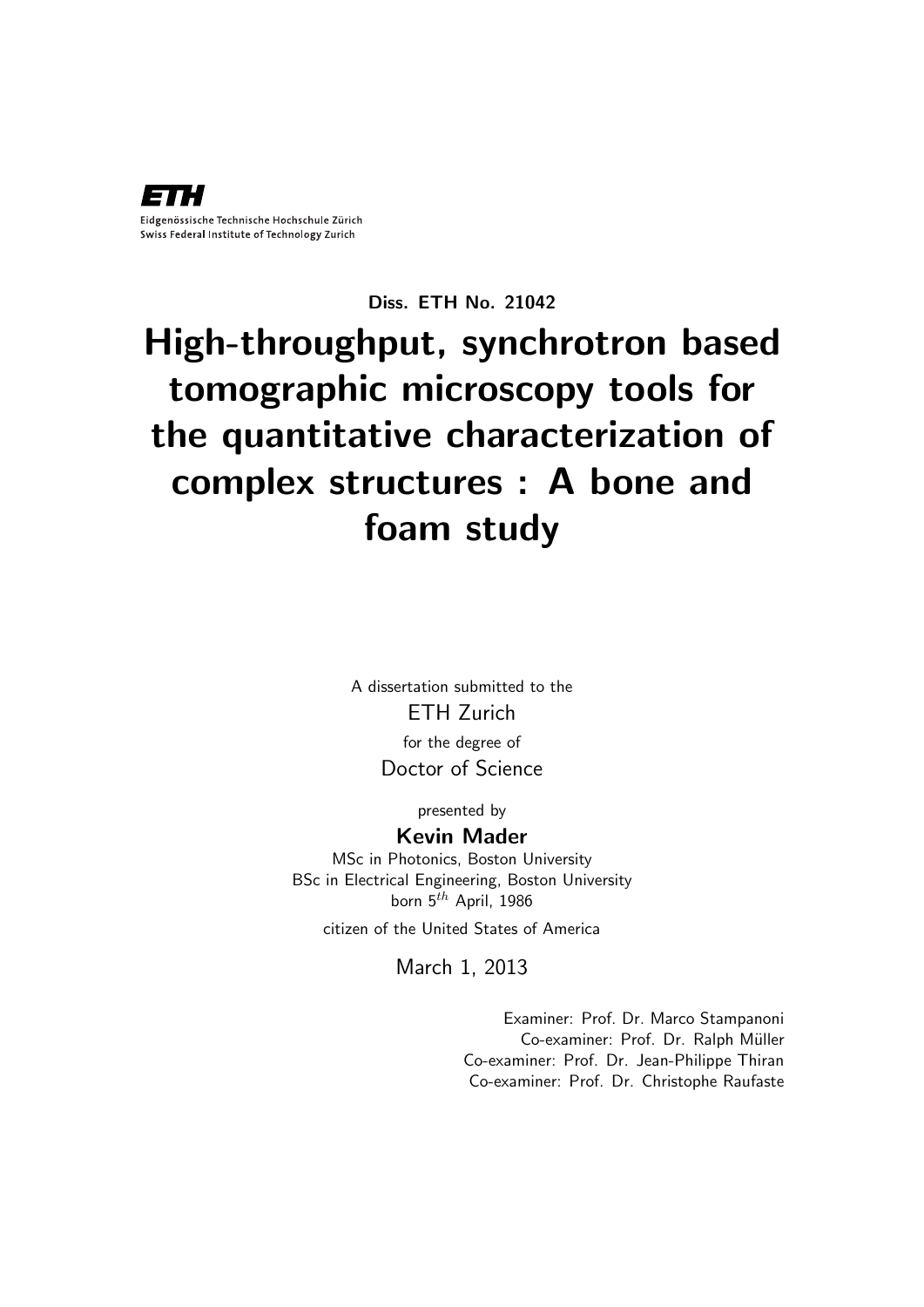## Summary

At first glance, the two principal matters of study in this thesis, bone and foam, are disparate substances. While one is a simple mixture of liquid and gas, the other is a complex, hierarchical, living, reacting biological tissue. Even the communities that study them are radically different, with one consisting of physicists and material scientists and the other consisting of doctors and biomedical engineers. Surprisingly, bone and foams share many characteristics and both belong to the general class of cellular materials. The principal commonality of these structures is the connection between structure and mechanical properties. For both bone and liquid foams, the properties of the raw materials (calcium carbonate and collagen for bone and water and air for foam) are well understood and characterized. Were bone and foam limited to the properties of their raw materials, they would lose a great deal of their functionality. The diversity that comes from the ability to mix materials to achieve specific properties allows bones to be strong without being heavy, stiff without being fragile, and tough while being sensitive. In foams, this same diversity means that shaving foam remains solid and deformable on your face and flows when pushed with a razor. These materials are thus extremely versatile and capable of performing a number of different tasks better than any of their constituent components. In particular, for both materials, although some of their behavior can be quantified with existing metrics such as bone densitometry and liquid fraction respectively, crucial elements remain unexplained by these analyses. The essence of this thesis is to use and develop quantitative 3D tomographic microscopy techniques to understand the complex interplay between microstructure and macro-scale properties for these two cellular materials.

Specifically for the bone, we wish to understand more about bone strength and fracture risk by carefully examining the microstructure of the cortical bone and connecting the structure to hereditary factors. Since this microstructure has not been studied extensively, much is still not known about which genes or even chromosomes might be responsible for regulating the struc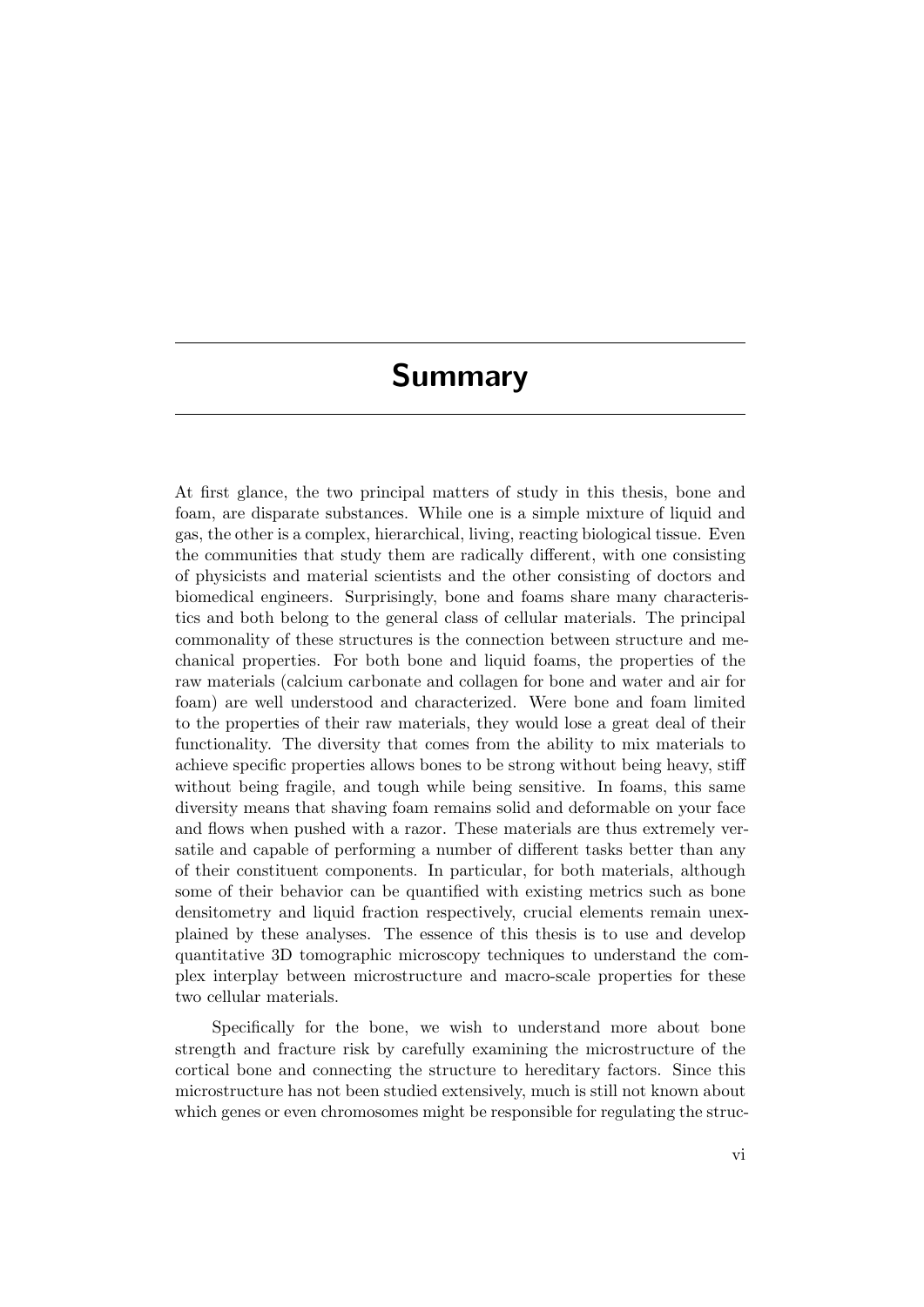ture. In order to identify the regions that are relevant for these structures, a linkage must be conducted looking at a variety of different bones with a variety of different genetic backgrounds. For this sort of analysis to have statistical significance a very large number of bones  $(>1000)$  must be examined.

For the foam experiments, we wish to understand the fundamental behavior at the microstructural scale of bubbles and water. As foams flow, they rearrange quickly and begin to change shape. In order to see and track the movement of individual bubbles, images need to be taken and processed at a very fast rate so that bubbles can be identified and located inside an image. Since many of the foam we measure have well over 10,000 bubbles, a time-lapse experiment with only 20 seconds of data can involve analyzing and following well over 400,000 bubbles.

Between genetic studies and foam flow experiments, the need for automation in every aspect of the thesis is clear. We present a realization of this automation and the science that can be done with in this thesis. Every step of the methodology has been automated from the sample loading, alignment, and measurements (sec. [2\)](#page--1-0) to the segmentation (sec. [3\)](#page--1-0) to the post processing steps (sec.  $4 \& 5$  $4 \& 5$ ).

We discuss the issues related to automated sample management in chapter [2.](#page--1-0) Specifically, we show the robot-based sample exchange system that we developed at the TOMCAT beamline and how up to 60 different samples can be changed without user-intervention. We also show how a simple script can be used to automatically align and locate regions of interest in a murine femur bone sample. Finally, we show the micron-level stability of the system after hours of unattended measurement.

The next step, how the imaging data can be segmented into structural information, is discussed in chapter [3.](#page--1-0) We present the framework (sec. [3.1\)](#page--1-1) we developed for analyzing the image data and how this scales to cluster computing environments. We then show how this framework can be used to automatically analyze the cellular aspects of microstructural bone (sec. [3.3\)](#page--1-0). Finally, we present a new method developed during the thesis, for identifying and labeling bubbles in a liquid foam using the Plateau border structure  $(\text{sec. } 3.4).$  $(\text{sec. } 3.4).$  $(\text{sec. } 3.4).$ 

In chapter [4,](#page--1-0) the task of making useful quantitative analyses from the structural data is addressed. We begin the chapter with illustrative examples of how our tools can be used to answer several genetic types of scientific questions. We then proceed to describe the tools we developed for the thesis and how they were applied to different systems.

We make the connection between the segmented and quantified images to function in chapter [5.](#page--1-0) In other words, we address the original scientific questions about foam and bone structure that were asked. In the foam system,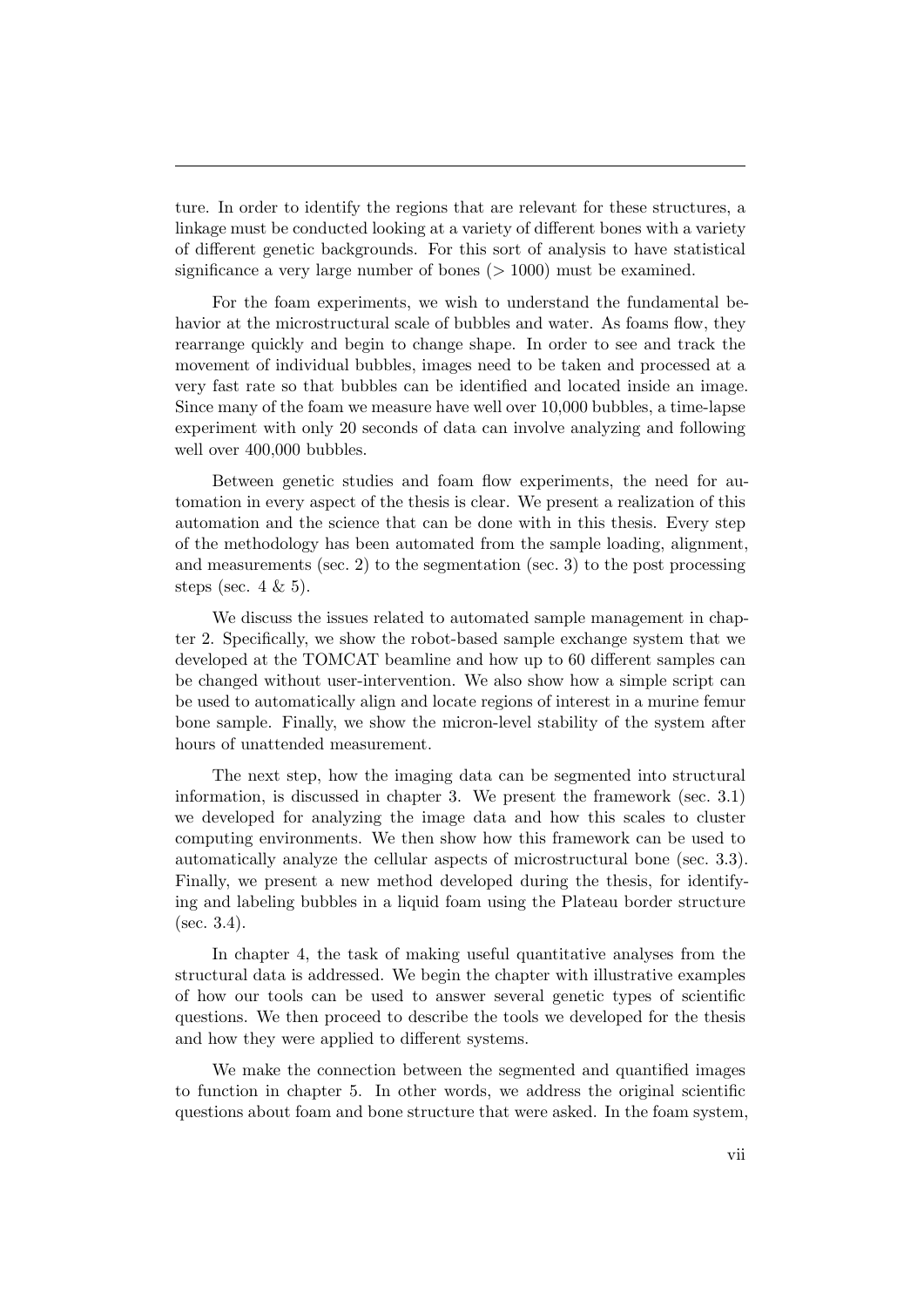we show how the shape information can be used to track bubbles in a variety of different experiments and how useful information can be extracted about plastic and viscous behavior in the foam (sec. [5.1\)](#page--1-2). The bone studies show how the relationship between shape, spatial position, and local strains can be quantified and how that can be applied to real bone samples to possibly estimate the sensitivity of mechanosensation for different lacunae. The final analysis is the linkage analysis connecting the microstructural phenotypes to genetic background and identifying which regions of the genome are likely to contain a gene responsible for regulating a given phenotype.

The final chapter, [6,](#page--1-0) is a summary of the major results of this thesis and an outlook for the future of research in the 3D imaging and tomography field. Specifically, we discuss the transition the imaging field is going through right now and what we expect for the next 10-20 years.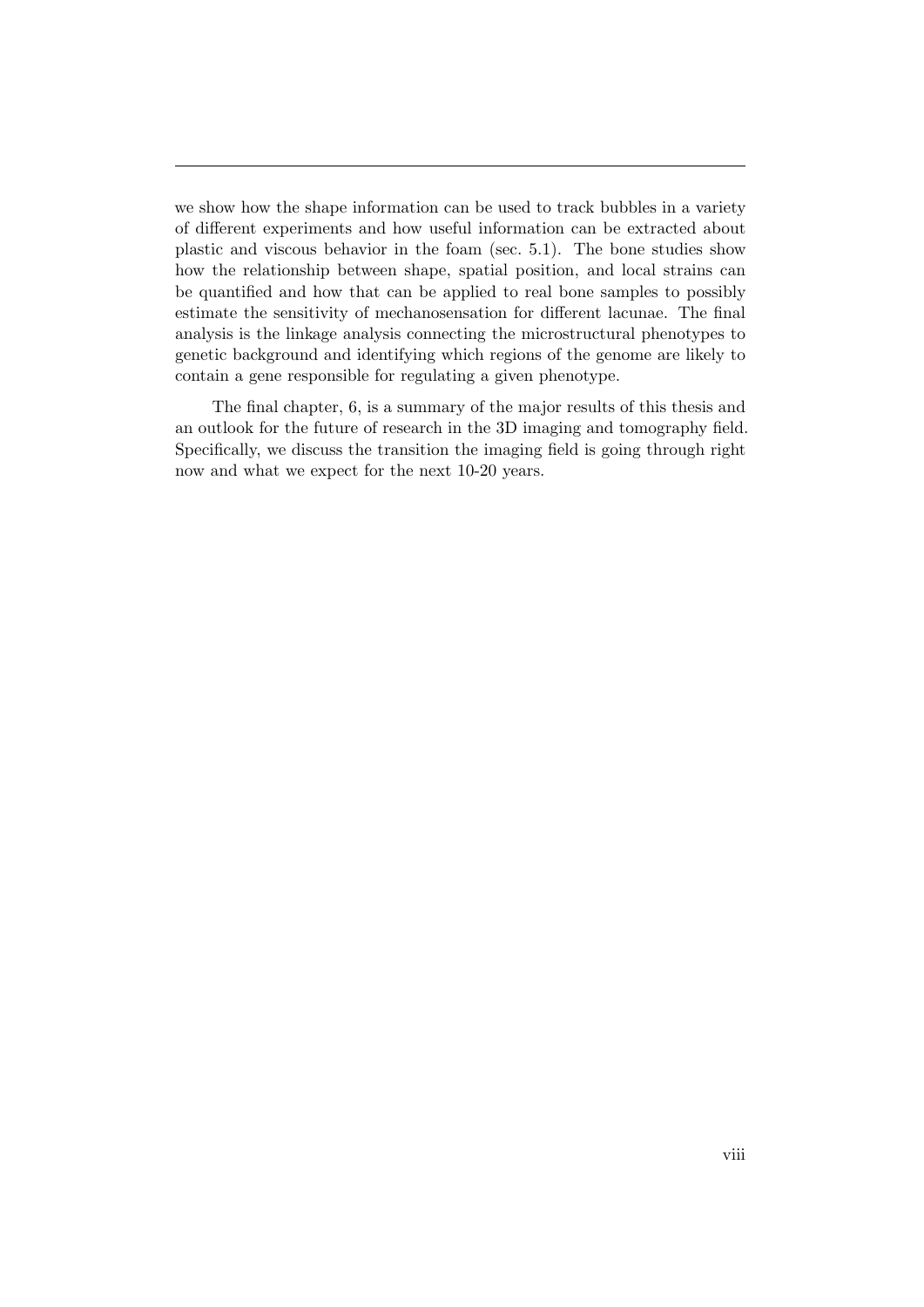## Résumé

Au premier abord, les deux principaux sujets d'étude de cette thèse, l'os et la mousse, sont deux objets très différents. Alors que l'un est un tissu biologique réactif complexe, hiérarchique et vivant, l'autre est un mélange simple de liquide et de gaz. De même, les communautés scientifiques qui les étudient sont radicalement différentes, avec d'une part des physiciens et chercheurs en sciences des matériaux, et d'autre part des médecins et ingénieurs biomédicaux. Cependant, les os et les mousses partagent étonnamment plusieurs propriétés : ils appartiennent tous deux à la classe générale des matériaux cellulaires, et leur principale propriété commune est le lien entre leur structure et propriétés m´ecaniques. Aussi bien pour les os que pour les mousses liquides, les propriétés de leurs composants propres (carbonate de calcium et collagène pour l'os, eau et air pour la mousse) sont bien comprises et caractérisées. Cependant, si les os et les mousses étaient limités aux simples propriétés de leurs constituants, ils perdraient une grande partie de leur fonctionnalité. En effet, leur structure cellulaire leur confère des propriétés spécifiques : les os ont la propriété d'être solide sans être lourd, rigide sans être fragile, et résistant sans ˆetre sensible. Les mousses liquides comme par exemple une mousse `a raser ont le pouvoir d'être ferme et déformable sur le visage, et de s'écouler comme un fluide sous l'action d'une lame de rasoir. Ces matériaux sont en conséquence très polyvalents et capables de remplir des tâches de façon bien plus adaptée que leurs simples constituants. Cependant, pour ces deux matériaux en particulier, alors que certaines caractéristiques telles que la densité osseuse pour l'un et la fraction liquide pour l'autre sont bien quantifiées, certains éléments fondamentaux restent encore incompris malgré de nombreuses études. Ainsi, l'objectif de cette thèse est d'employer et de développer des techniques quantitatives de microscopie tomographique en 3D afin de comprendre le rapport complexe entre structure à l'échelle microscopique et propriétés notamment mécanique à l'échelle macroscopique de ces deux matériaux cellulaires.

Pour les matériaux osseux, nous nous penchons en particulier sur la robustesse des os et le risque de fracture par une étude minutieuse de la mi-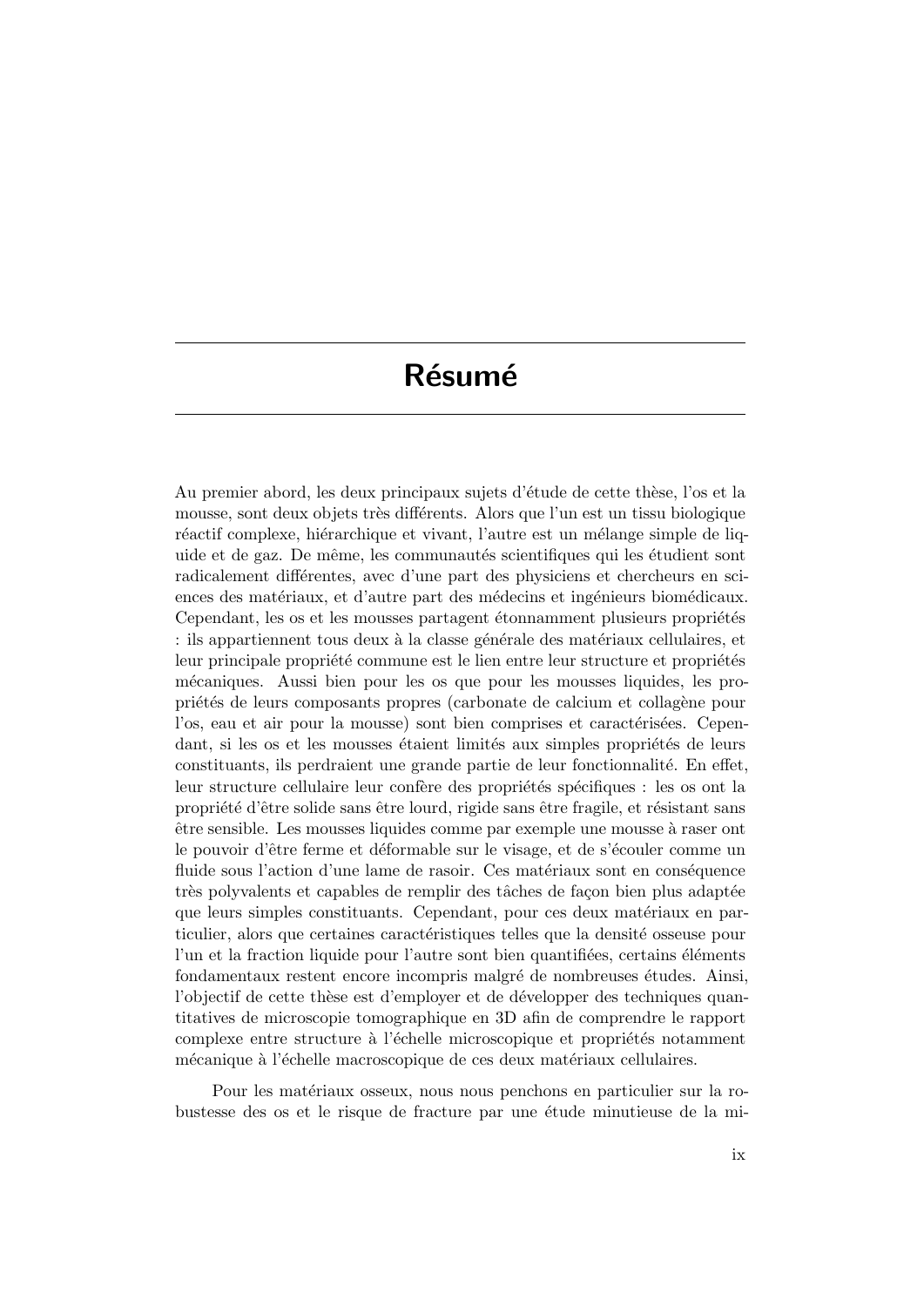crostructure de l'os cortical et de sa relation avec des facteurs héréditaires. Peu est connu sur cette microstructure jusqu'à présent peu explorée, les gènes et chromosomes responsables de la régulation de la structure restent à être déterminés. Afin d'identifier les régions pertinentes à ces structures, une étude doit être menée reliant différentes variétés d'os avec une variété de provenances génétiques. Afin d'obtenir des valeurs statistiques représentatives, un très grand échantillon d'os  $(>1000)$  doit être examiné.

Concernant les mousses liquides, nous voulons comprendre leur comportement mécanique et rhéologique, caractérisés par des réarrangements et des variations de forme des bulles qui les constituent. Afin de pouvoir suivre de tels mouvements à l'échelle microscopique des bulles lors de l'écoulement simple d'une mousse, un dispositif d'enregistrement d'images à haute fréquence et haute résolution doit être mis en place. Comme une mousse peut contenir plus de 10 000 bulles, une telle expérience implique de pouvoir analyser simultanément plus de 400 000 bulles.

Entre étude génétique et expérience d'écoulement de mousses, le besoin d'automatisation dans tous ses aspects ressort clairement de cette th`ese. Nous présentons ici une réalisation de cette automatisation, et les conclusions scientifiques que nous en tirons. Chaque étape de la méthodologie a été automatisée, du chargement de l'échantillon, son alignement et ses mesures (Ch. 2), à la segmentation  $(Ch. 3)$  et au traitement des données  $(Ch. 4 et 5).$ 

Au Chapitre 2, nous abordons les questions soulevées par le traitement automatique des échantillons. En particulier, nous présentons le système robot d'échange d'échantillons développé sur la ligne TOMCAT, où jusqu'à 60 échantillons peuvent être échangés sans intervention humaine. Nous présentons également comment une fonction simple peut être employée pour aligner automatiquement et identifier des régions d'intérêt dans un échantillon d'os fémoral de souris. En fin de chapitre, nous présentons la stabilité à l'échelle du micron obtenue après plusieurs heures de mesure sans surveillance.

Au Chapitre 3, nous discutons comment les données d'imagerie peuvent être découpées en information structurale. Nous présentons le cadre (Partie 3.1) que nous avons développé pour analyser les données d'imagerie, et comment ce cadre s'adapte à l'environnement informatique en grappe («cluster computing  $\gg$ ). Nous montrons ensuite comment ce cadre peut être appliqué pour analyser automatiquement l'aspect cellulaire du tissu microstructural osseux (Partie 3.3). Enfin, nous présentons une nouvelle méthode développée au cours de ce travail de th`ese pour identifier et marquer des bulles dans une mousse liquide `a partir de l'analyse de la structure du liquide contenu dans une mousse : les bords de Plateau et les vertex (jonctions des bords de Plateau).

Au Chapitre 4, nous nous attaquons au problème de l'analyse quantitative des données structurales. En premier lieu, nous illustrons comment nos outils de travail peuvent être employés pour répondre à plusieurs questions